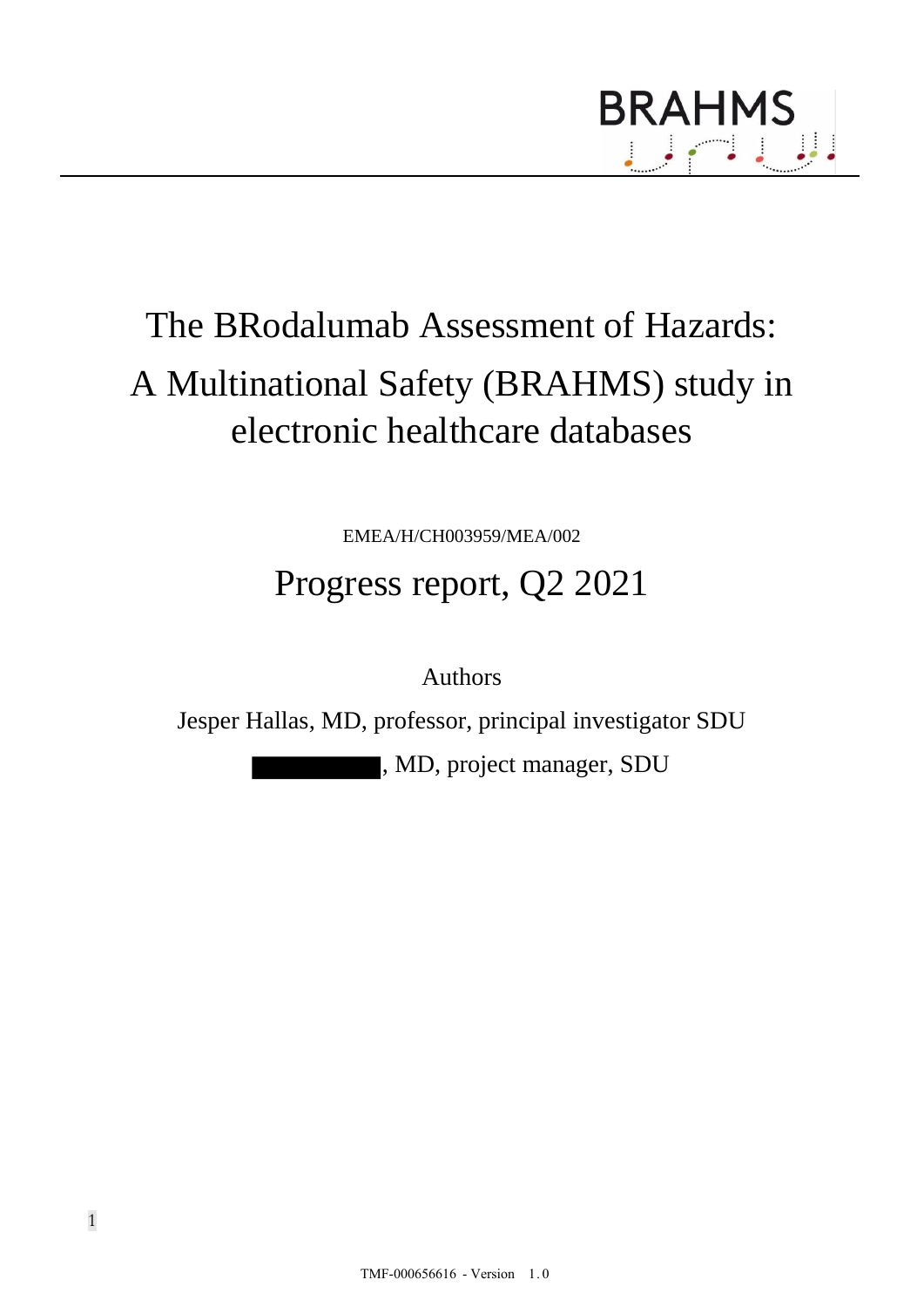

# Table of contents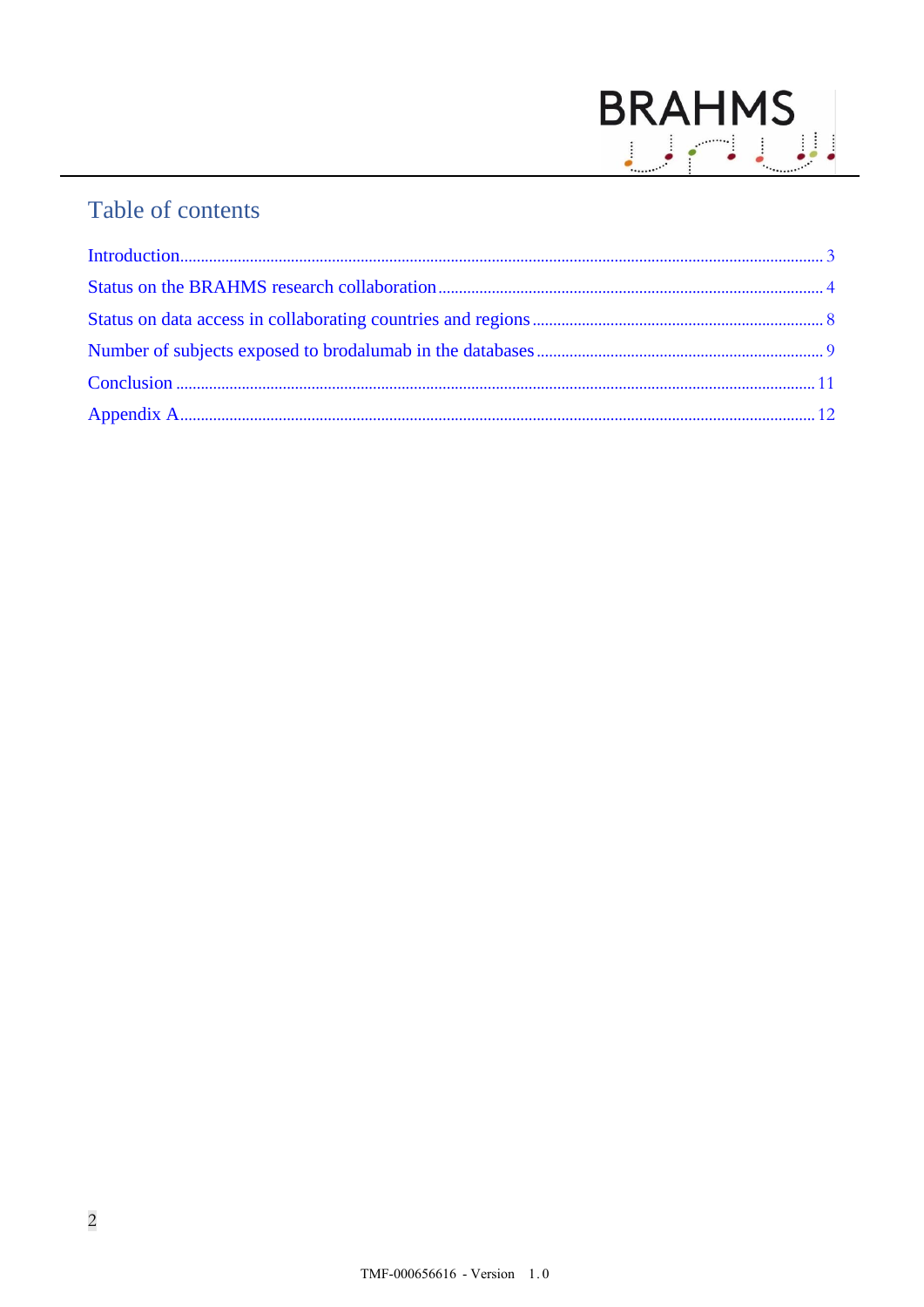### <span id="page-2-0"></span>Introduction

With reference to the adopted PASS protocol via the Post Authorisation Measure EMEA/H/CH003959/MEA/002.

The BRAHMS study is an observational post-authorisation safety study aiming to evaluate potential excess risks associated with the use of brodalumab in the treatment of psoriasis with regards to 1) serious infections, 2) suicidal attempts, 3) major adverse cardiac events (MACE) and 4) malignancies.

LEO Pharma A/S is the funder of the BRAHMS study while Clinical Pharmacology and Pharmacy, Department of Public Health, University of Southern Denmark is the coordinating study entity.

The main purpose of the annual progress reports for this study is to monitor the accumulation of subjects exposed to brodalumab, to evaluate their treatment persistence, which is important to confirm assumptions about the study's statistical power, and finally, to provide an update on the BRAHMS collaboration.

The number of individuals exposed to brodalumab is accumulating. However, data are still too scarce to evaluate persistence to treatment. The focus of this report is therefore mainly to document the progress in establishing the cross-country collaboration and application for data access as well as to monitor/estimate the accumulation of subjects exposed to brodalumab in the study databases.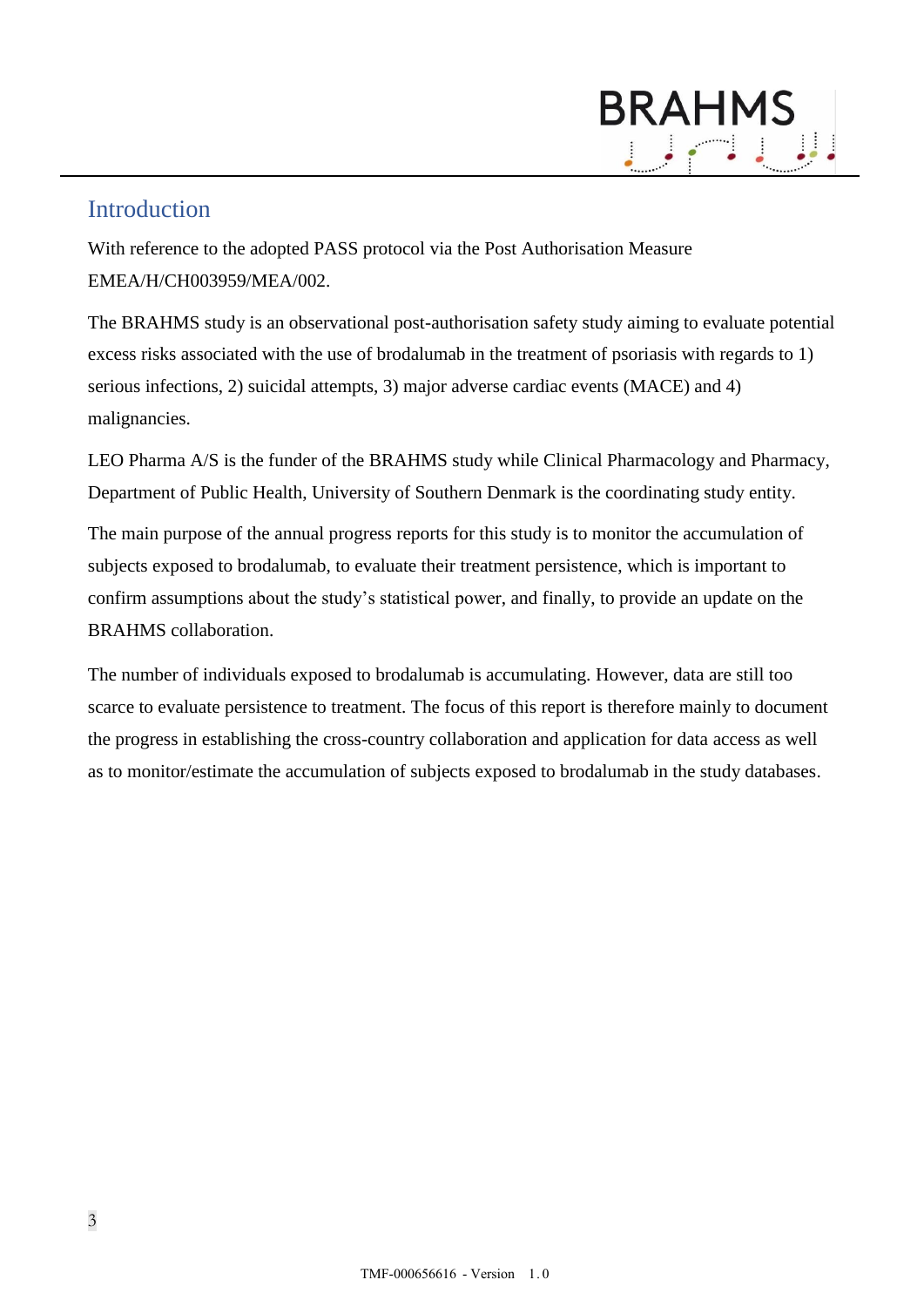

### <span id="page-3-0"></span>Status on the BRAHMS research collaboration

#### **Collaborating sites**

Collaborating sites of the BRAHMS study are listed below.

Amendments to the Annual Progress Report 2020:

From October 2020 onwards, University of Verona replaces University of Messina.

|  |  |  |  |  | Table 1. Collaborating sites, currently part of the BRAHMS collaboration |
|--|--|--|--|--|--------------------------------------------------------------------------|
|--|--|--|--|--|--------------------------------------------------------------------------|

| <b>Country</b>            | <b>Department, Institute</b>                                                                            | <b>Abbreviation</b> | <b>Role</b>            |
|---------------------------|---------------------------------------------------------------------------------------------------------|---------------------|------------------------|
| Denmark                   | Clinical Pharmacology and Pharmacy,<br>University of Southern Denmark, Odense                           | SDU                 | Coordinating<br>entity |
| Sweden                    | Centre for Pharmacoepidemiology, Clinical<br>Epidemiology Division, Karolinska Institutet,<br>Stockholm | KI                  | Collaborator           |
| Norway                    | Norwegian Institute of Public Health,<br>Department of Chronic Diseases and Ageing,<br>Oslo             | <b>NIPH</b>         | Collaborator           |
| Germany                   | Leibniz Institute for Prevention Research and<br>Epidemiology - BIPS GmbH, Bremen                       | <b>BIPS</b>         | Collaborator           |
| The<br><b>Netherlands</b> | The PHARMO Institute, Utrecht                                                                           | <b>PHARMO</b>       | Collaborator           |
| Italy                     | Agenzia Regionale di Sanità, Tuscany                                                                    | <b>ARS</b>          | Collaborator           |
| Italy                     | Department of Epidemiology, ASL Roma 1,<br>Lazio Regional Health Service                                | Lazio               | Collaborator           |
| Italy                     | Department of Diagnostics and Public Health,<br>University of Verona                                    | Verona              | Collaborator           |
| Italy                     | Department of Biomedical and Dental Sciences<br>and Morphofunctional Imaging, University of<br>Messina  | Messina             | Collaborator           |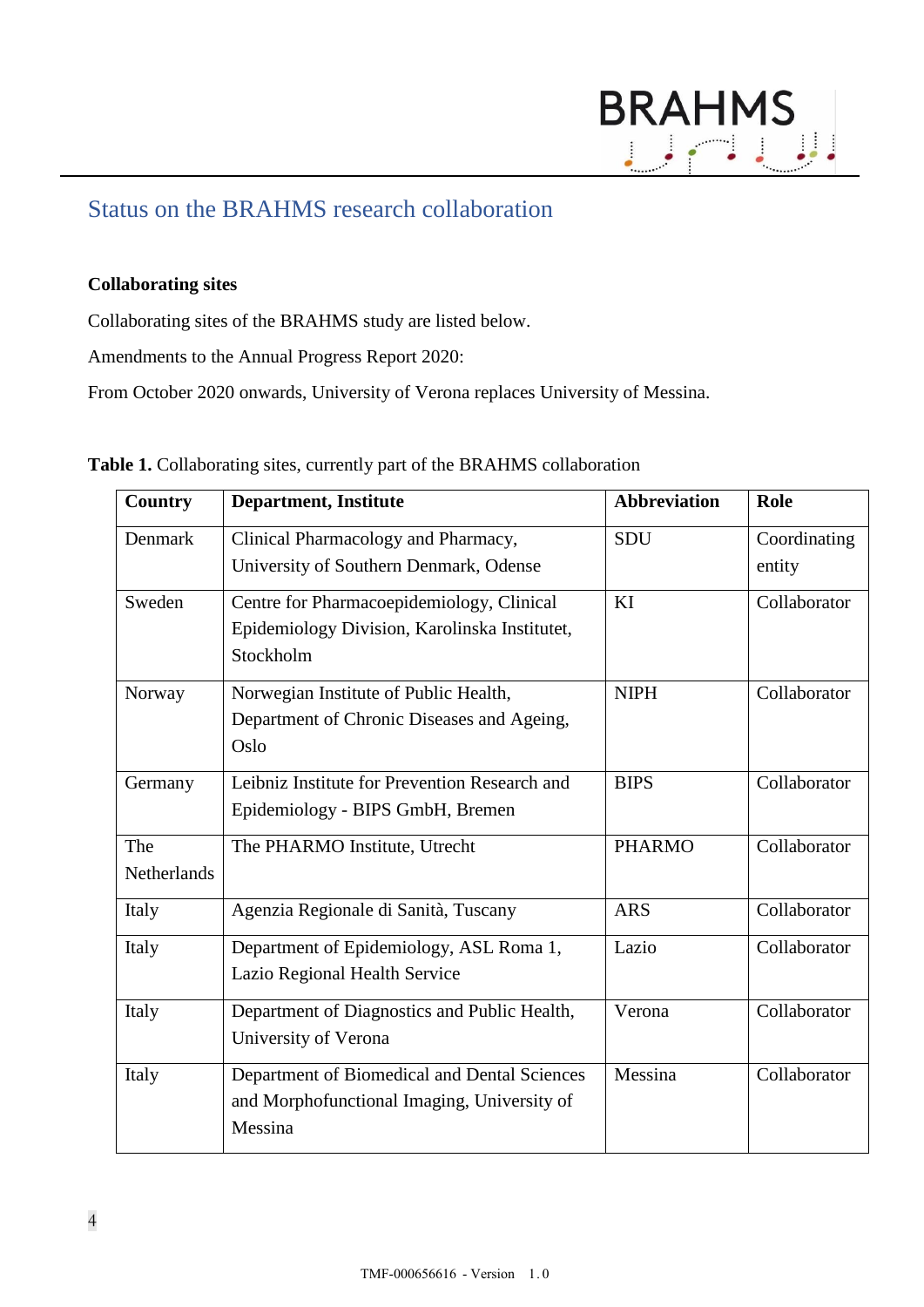# BRAHMS<br><u>USA U</u>

#### **Meetings**

Three annual meetings and a mid-year meeting have been conducted by the SDU since kick-off of the study collaboration in 2018.

| <b>Location and date</b>                    | <b>Purpose of meeting</b>               | Participants*                 |
|---------------------------------------------|-----------------------------------------|-------------------------------|
| Annual meeting                              | Kick-off meeting.                       | <b>SDU</b>                    |
| Denmark                                     | Initiate and optimize the BRAHMS        | KI                            |
| November $12th$ and                         | research collaboration                  | <b>NIPH</b>                   |
| $13^{th}$ , 2018                            | Understand data structure in            | <b>PHARMO</b>                 |
|                                             | collaborating countries                 | <b>ARS</b>                    |
|                                             |                                         | Lazio                         |
|                                             |                                         | Messina                       |
|                                             |                                         | University of Eastern Finland |
|                                             |                                         | (dermatologist)               |
|                                             |                                         | LEO Pharma A/S                |
| Annual meeting                              | Optimize the BRAHMS research            | <b>SDU</b>                    |
| Italy                                       | collaboration                           | KI                            |
| September 30 <sup>th</sup> and              | Understand data structure in            | <b>NIPH</b>                   |
| October 1st, 2019                           | collaborating countries                 | <b>BIPS</b>                   |
|                                             | Agree on how to ensure validity of      | <b>PHARMO</b>                 |
|                                             | data                                    | <b>ARS</b>                    |
|                                             | Develop a common data model             | Lazio                         |
|                                             |                                         | Messina                       |
|                                             |                                         | (dermatologist)               |
|                                             |                                         | LEO Pharma A/S                |
| Mid-year meeting                            | Present and discuss the architecture of | SDU                           |
| Norway                                      | the common data model and the           | KI                            |
| May $27^{\text{th}}$ and $28^{\text{th}}$ , | composite component framework,          | <b>NIPH</b>                   |
| 2020                                        | which constitutes the basis for future  | <b>BIPS</b>                   |
| Due to the corona                           | work on the statistical analysis plan.  | <b>PHARMO</b>                 |
| pandemic changed                            |                                         | <b>ARS</b>                    |
| to an online event                          |                                         | Lazio                         |
|                                             |                                         | Messina                       |
|                                             |                                         | (dermatologist)               |
|                                             |                                         | LEO Pharma A/S                |
|                                             |                                         |                               |
| Annual meeting                              | Present and discuss the statistical     | <b>SDU</b>                    |
| Online event                                | analysis plan and the building of study | KI                            |
|                                             | variables.                              | <b>NIPH</b>                   |

**Table 2.** Annual- and mid-year meetings held in the BRAHMS collaboration.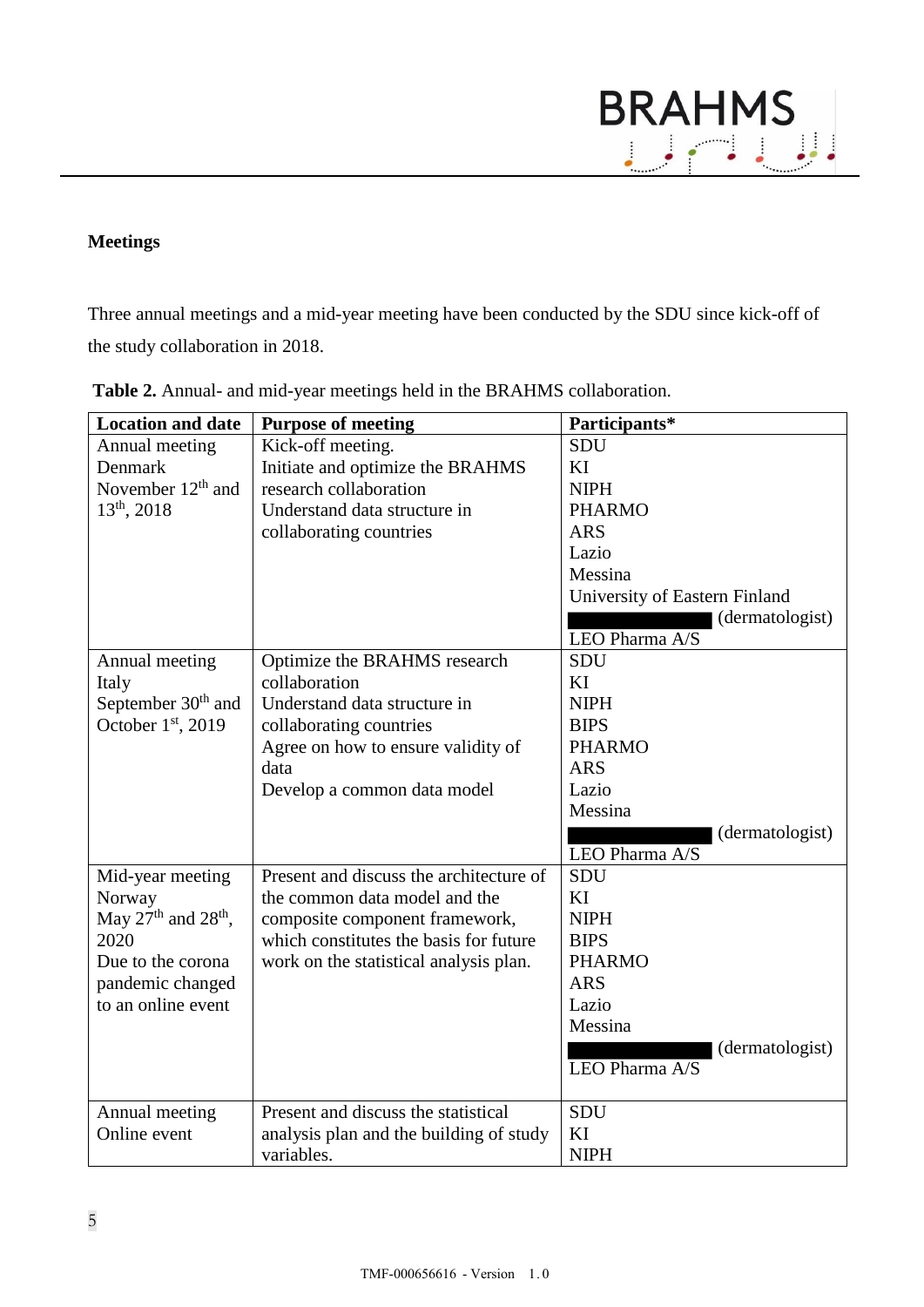

| December $7th$ and | <b>BIPS</b>     |
|--------------------|-----------------|
| $9th$ , 2020       | <b>PHARMO</b>   |
|                    | <b>ARS</b>      |
|                    | Verona          |
|                    | Messina         |
|                    | (dermatologist) |
|                    | LEO Pharma A/S  |
|                    |                 |

\*Names on participants can be found in Appendix A

Two webinars have been conducted; one by (ARS) on May 9, 2019 concerning the validity of data on suicides and one by (SDU) on June 18, 2019 concerning the development of a common data model.

Regular online meetings with 3 months intervals have been conducted with each collaborating site to ensure progress and to discuss fundamental questions, milestones and deadlines.

#### **Committees**

| A task force was established on October 1 <sup>st</sup> , 2019, focusing on how to validate data on suicide |          |
|-------------------------------------------------------------------------------------------------------------|----------|
| attempts in a uniform manner across countries. Members: (ARS),                                              |          |
| (SDU), Jesper Hallas (SDU) and (SDU).<br>$(BIPS)$ ,                                                         |          |
| A steering committee was established on June 20 <sup>th</sup> , 2019. Members: (NIPH), Jesper               |          |
| Hallas (SDU), and (SDU).                                                                                    |          |
| A publication committee was established on November 1, 2019. Members:                                       | $(KI)$ , |
| (NIPH,<br>(PHARMO),<br>$(BIPS)$ ,                                                                           |          |
| (Messina), Jesper Hallas (SDU) and<br>(SDU).                                                                |          |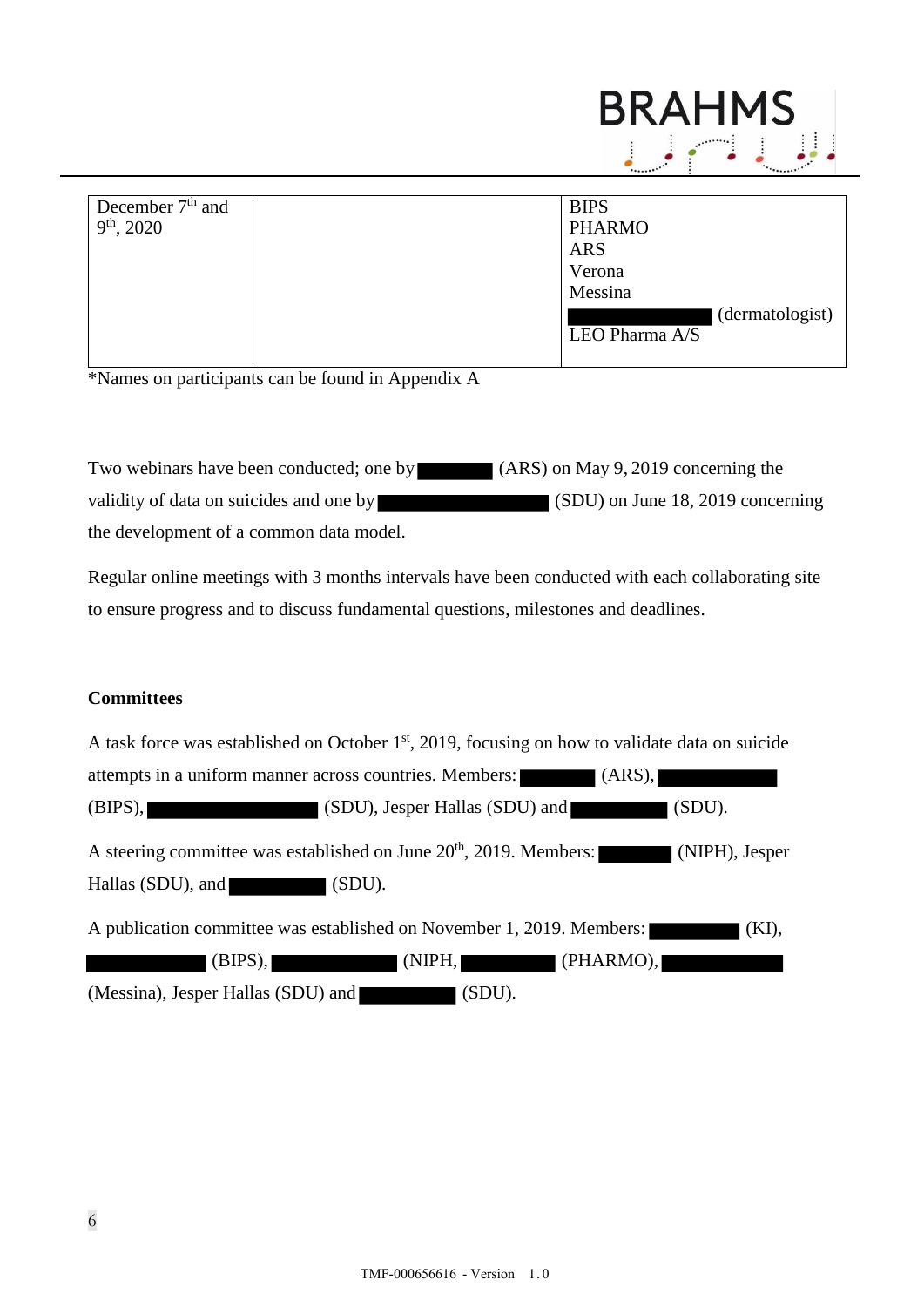#### **Common Data Model and data transformation**

A final version the Common Data Model (CDM) has been completed. This has happened through an iterative process of development and review by collaborators. The transformation of raw source data can now be initiated at the sites where data are available. As transformation progresses, we expect that the CDM will require ongoing adjustments. A transformation documentation document and a Quality Assurance (QA) package for confirming CDM compliance following transformation has also been completed.

**BRAHMS** 

#### **Statistical Analysis Plan**

A first draft of the statistical analysis plan (SAP) has been sent to collaborators. The completion of the SAP will be done through an iterative process of development and review by collaborators. The SAP is expected to be finalized late 2021 in due time for the preparation of the interim report.

A framework for how to build site-dependent algorithms for each study variable has been developed and a list of study variables has been presented. Collaborators will initiate the task of building sitedependent algorithms for these study variables during Q2 2021.

#### **Agreements on co-financed research**

Agreements on co-financed research between SDU and research partners have been signed by all current collaborators

- − Centre for Pharmacoepidemiology, Clinical Epidemiology Division, Karolinska Institutet, Stockholm, Sweden
- − Norwegian Institute of Public Health, Department of Chronic Diseases and Ageing, Norway
- − Leibniz Institute for Prevention Research and Epidemiology BIPS GmbH, Bremen, Germany
- − PHARMO Institute N.V., the Netherlands
- − Agenzia Regionale di Sanità, Tuscany, Italy
- − Department of Epidemiology, ASL Roma 1, Lazio Regional Health Service, Italy
- − Department of Diagnostics and Public Health, University of Verona, Italy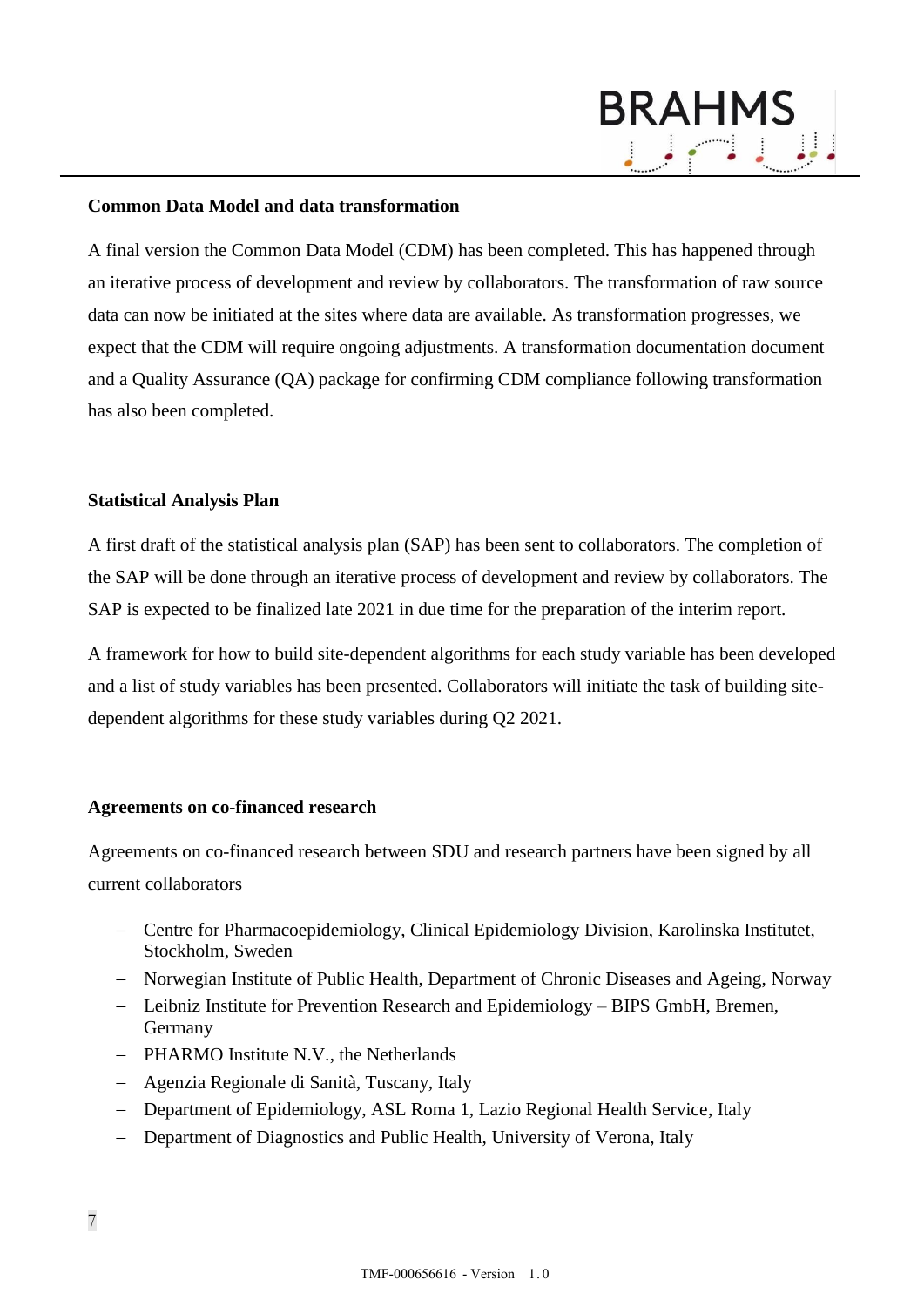# <span id="page-7-0"></span>Status on data access in collaborating countries and regions

| <b>Country</b>  | <b>Status</b>                                                                               |
|-----------------|---------------------------------------------------------------------------------------------|
| Denmark         | Data access has been approved. Data from 1995 to 2019 are available including               |
|                 | data on brodalumab dispensing from October 2017 to May 2019                                 |
| Norway          | Application for the approvals for the full linked data (ethics, DPIA, data order)           |
|                 | is in progress                                                                              |
| Sweden          | To ensure suitable data coverage for the interim report, data will be applied for           |
|                 | in 2022. Ethical approval has been received.                                                |
| The Netherlands | Data access has been approved and data from the high budget impact                          |
|                 | medication (e.g. where brodalumab is registered) is currently available in                  |
|                 | PHARMO from January 1 <sup>st</sup> 2017 to December 31 <sup>st</sup> 2019                  |
| Germany         | Data access has been approved for the data from 2004-2026. Data on                          |
|                 | brodalumab dispensations are currently available from January $1st 2017$ to                 |
|                 | December 31 <sup>st</sup> 2018. Data for 2017 are available from all 4 statutory health     |
|                 | insurances participating in The German Pharmacoepidemiological Research                     |
|                 | Database (GePaRD), whereas data for 2018 are available from 2 statutory health              |
|                 | insurances (covering about 50% of persons in GePaRD).                                       |
| Italy           |                                                                                             |
| Palermo         | The study is notified to the local Ethical Committee.                                       |
|                 | Extraction of data till the end of 2019 is ongoing.                                         |
| Caserta         | The study will be notified to the local Ethical Committee of Verona.                        |
|                 | Claims data covering until 31 <sup>st</sup> December 2018 are available. Extraction of data |
|                 | until 31 <sup>st</sup> December 2020 is ongoing.                                            |
| Veneto          | The study will be notified to the Ethical Committee of Verona                               |
| Lazio           | The study has been approved. Data until April 2020 are available.                           |
| Tuscany         | The study has been approved. Data until September 2020 are available.                       |

**Table 3.** Status on data access in collaborating countries and regions.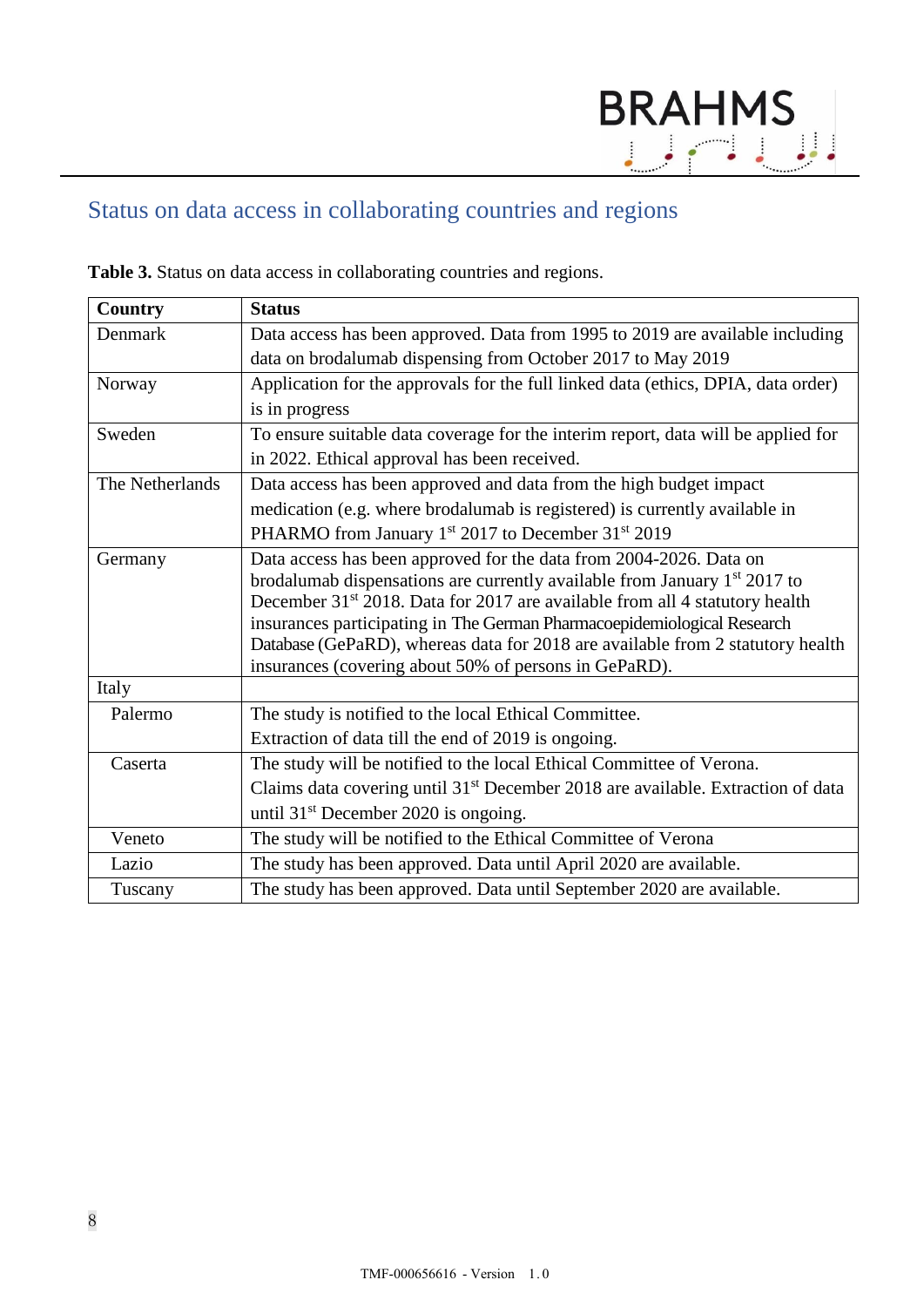# <span id="page-8-0"></span>Number of subjects exposed to brodalumab in the databases

**Table 4.** Number of subjects exposed to brodalumab in available databases. Of note, data are not yet available from all databases. The BRAHMS population consists of patients with moderate to severe psoriasis who are treated with either brodalumab or one of the active comparators included in the BRAHMS study.

| <b>Country</b>     | <b>Population</b><br>covered by<br>databases                                                                    | <b>Population in which</b><br>brodalumab users are<br>identified                                                                                                    | Data coverage<br>of brodalumab                      | <b>Number of</b><br>unique users<br>of<br>brodalumab |
|--------------------|-----------------------------------------------------------------------------------------------------------------|---------------------------------------------------------------------------------------------------------------------------------------------------------------------|-----------------------------------------------------|------------------------------------------------------|
| Denmark            | Nationwide,<br>5.7 million<br>individuals                                                                       | <b>Restricted to the BRAHMS</b><br>population                                                                                                                       | October 1st 2017<br>to May 22 <sup>nd</sup><br>2019 | 19                                                   |
| Norway             | Nationwide,<br>5.4 million<br>individuals                                                                       | Among all users of<br>biologics, not restricted to<br>the BRAHMS population                                                                                         | September 2018<br>$-$ January 2021                  | 103                                                  |
| Sweden             | Nationwide,<br>10.1 million<br>individuals                                                                      | Among all users of<br>biologics, not restricted to<br>the BRAHMS population                                                                                         | January 1st 2017<br>to December<br>31st 2020        | 1(2017)<br>$18*(2018)$<br>49* (2019)<br>$76*(2020)$  |
| The<br>Netherlands | 19 % of the<br>Dutch population<br>is covered by<br>databases in<br>PHARMO,<br>approx. 3 million<br>individuals | Among all users of<br>biologics at Dutch hospitals<br>covered by the databases in<br>PHARMO (50% of Dutch<br>hospitals) and among all<br>persons in the GP Database | January 1st 2017<br>to December<br>31st 2019.       | 15 (HBIM)**<br>$9(GP)$ **                            |
| Germany            | 17% of the<br>German<br>population is<br>covered by<br>GePaRD,<br>approx. 20<br>million<br>individuals          | Among all members of 4<br>statutory health<br>insurances***<br>Not restricted to the<br><b>BRAHMS</b> population                                                    | January 1st 2017<br>to December<br>31st 2018        | 228                                                  |
| Italy<br>Palermo   | Regional data,<br>1.3 million<br>individuals                                                                    | NA                                                                                                                                                                  | <b>NA</b>                                           | No data<br>available                                 |
| Caserta            | Regional data 1.1<br>million<br>individuals                                                                     | Among any user of<br>biologics, not restricted to<br>the BRAHMS population                                                                                          | May 2019 -<br>December 2020                         | 34                                                   |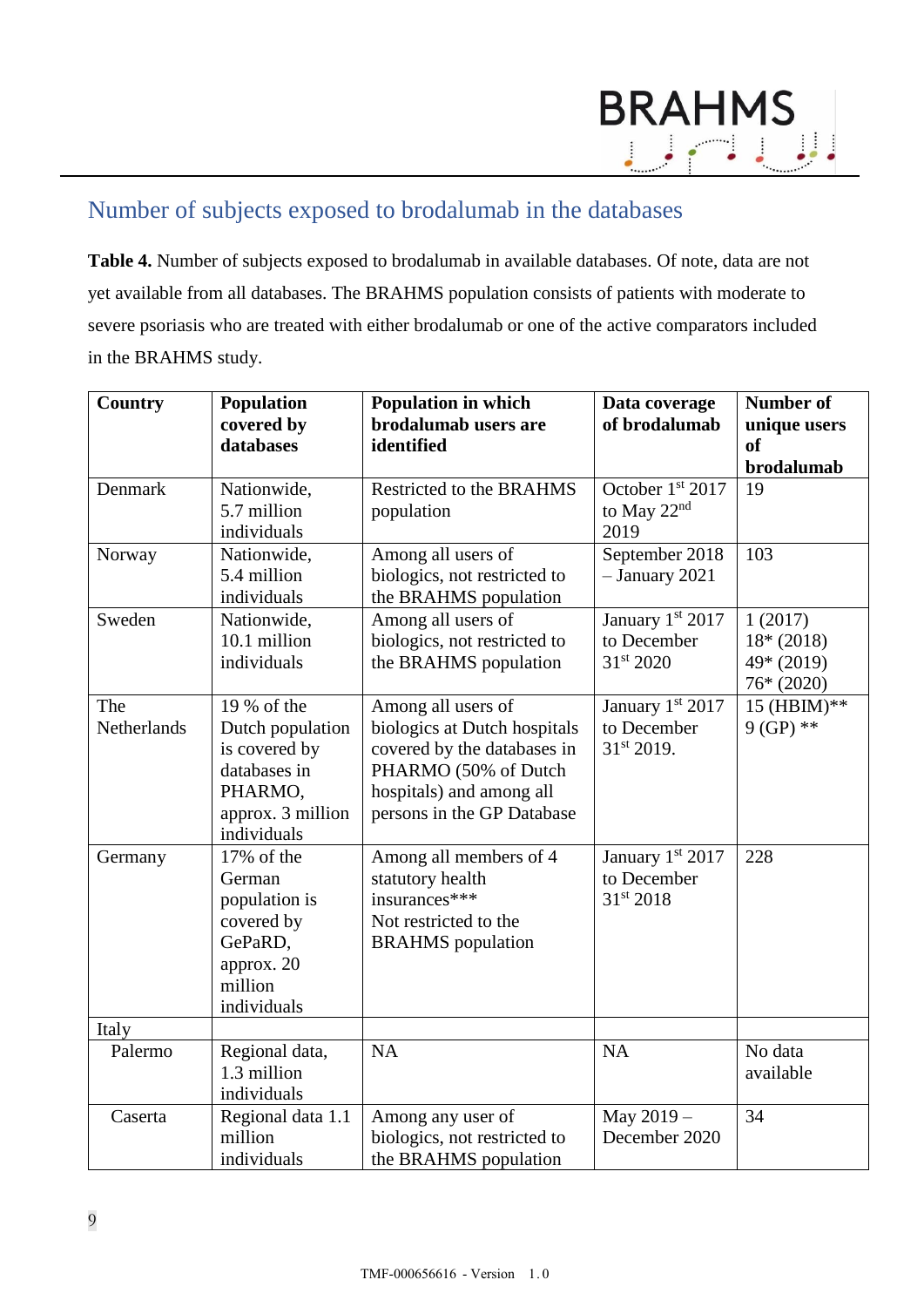

| Veneto  | Regional data, | Among all users of           | <b>NA</b>      | No data   |
|---------|----------------|------------------------------|----------------|-----------|
|         | 4,9 million    | biologics, not restricted to |                | available |
|         | individuals    | the BRAHMS population        |                |           |
| Lazio   | Regional data, | Among all users of           | May $2019 -$   | 74        |
|         | 5.7 million    | biologics, not restricted to | April 2020     |           |
|         | individuals    | the BRAHMS population        |                |           |
| Tuscany | Regional data, | Among all users of           | May $2019 -$   |           |
|         | 3.6 million    | biologics, not restricted to | September 2020 |           |
|         | individuals    | the BRAHMS population        |                |           |

\*Unique users within the specific calendar year. Data on unique users across calendar years are currently not available.

\*\*15 patients registered in the register of High budget impact medication and 9 patients in the GP database. There is a potential overlap between these registries.

\*\*\* Data from two health insurances are still missing for 2018.

The collaboration with the University of Verona, Italy has replaced the collaboration with the University of Messina. Thereby data from the region of Veneto, Italy, will be available for the BRAHMS study and will most likely replace data from Palermo and Caserta. Since the region of Veneto is considerably larger than the regions of Palermo and Caserta, this is in any case expected to lead to a higher number of subjects exposed to brodalumab available for the study in Italy. The inclusion of the region of Veneto will also at least in part compensate for the Finnish data no longer being included.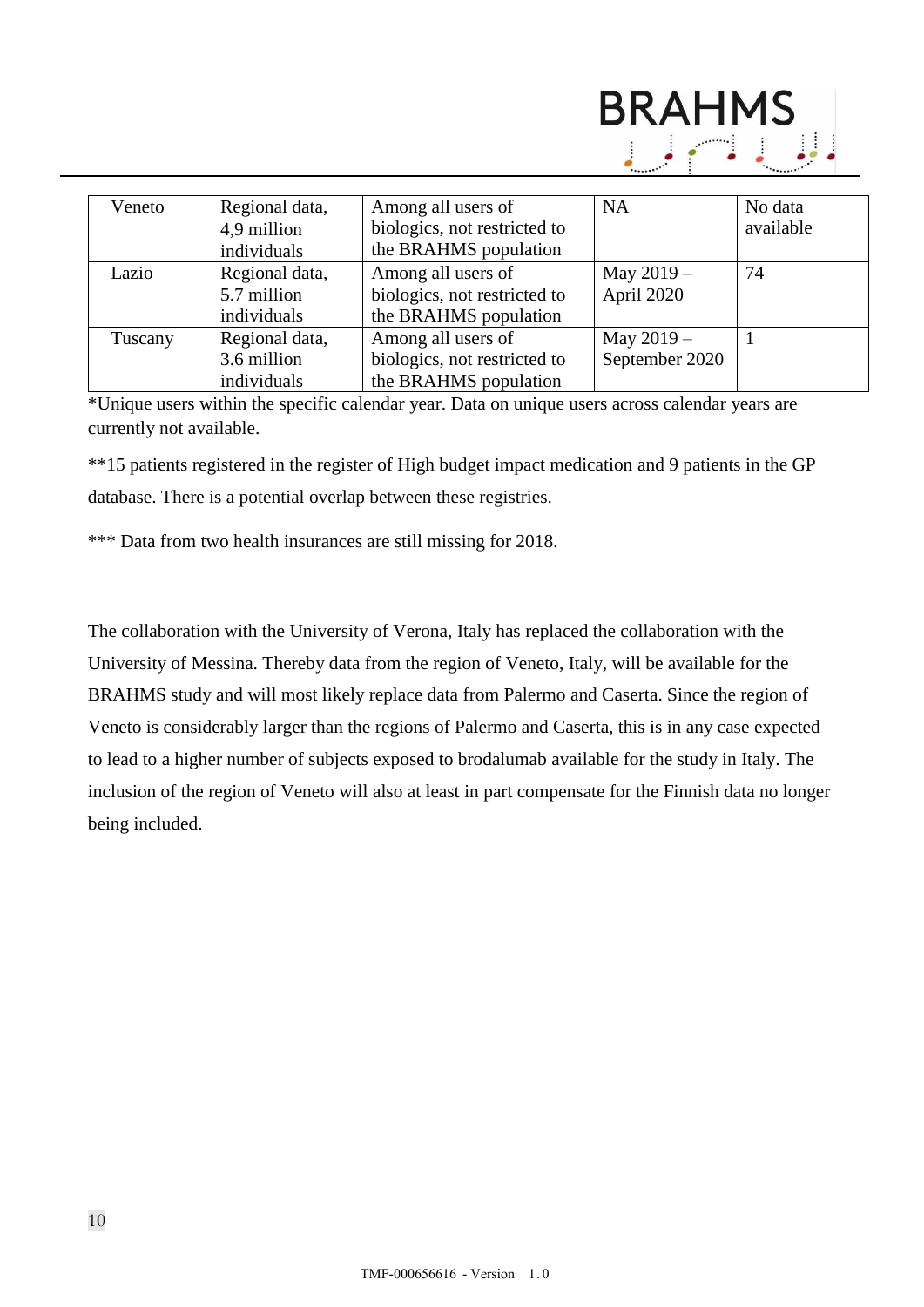# **BRAHMS**

## <span id="page-10-0"></span>Conclusion

The BRAHMS study is progressing as planned in terms of building organization, completion of research agreements, development of the common data model and the statistical analysis plan, and in terms of data coverage. The number of registered brodalumab users is currently rather low. This may, at least to some extent, be explained by a reluctance towards initiating new biological therapy during the current covid-19 pandemic. Furthermore, there is a delay in data availability in some countries and the actual number of individuals eligible for the BRAHMS study is expected several folds higher than indicated by the current number of brodalumab users. For example, we only have access to data from 2018 from 2 out 4 SHIs in the German GePaRD database, where we expect to find the highest number of brodalumab users over time. In addition, the covid-19 pandemic has caused a marked delay in data access in some countries. In conclusion, the actual, current number of brodalumab users is likely to be considerably higher than indicated by this report.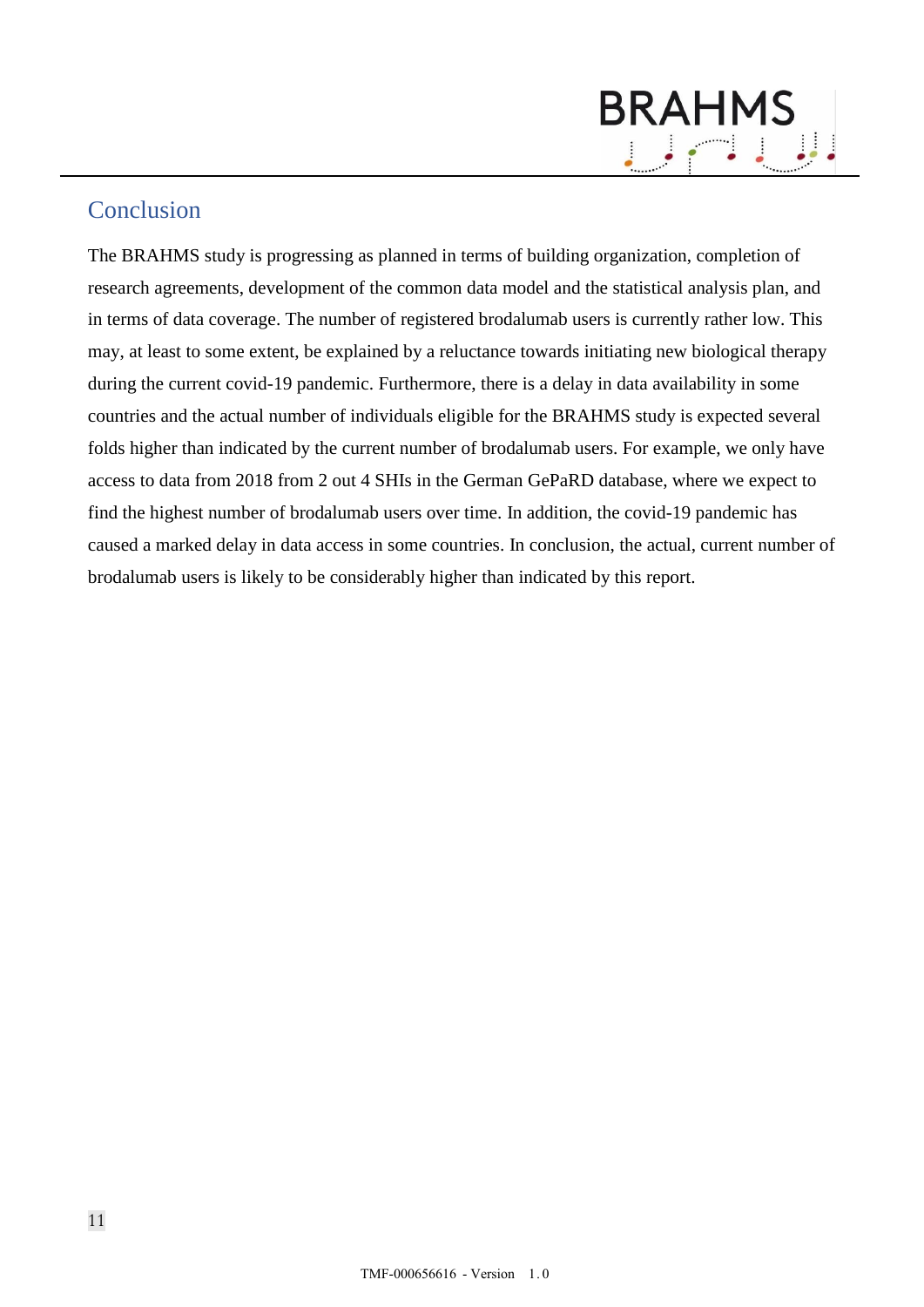

# <span id="page-11-0"></span>Appendix A

## **Table A.** Meeting participants

|                                                     | Participants                                                                                                                            |
|-----------------------------------------------------|-----------------------------------------------------------------------------------------------------------------------------------------|
| Annual meeting<br>Denmark                           | SDU (Lead investigator Jesper Hallas, Lead investigator)<br>, Lead project manager<br>, Lead data manager<br>, Lead project coordinator |
| November $12th$ and $13th$ ,<br>2018                | KI (Local project coordinator)<br>, Local principal<br>investigator                                                                     |
|                                                     | NIPH (Local project coordinator)                                                                                                        |
|                                                     | BIPS (Local project coordinator<br>, Statistician                                                                                       |
|                                                     | PHARMO (Local project coordinator<br>, Local data<br><u> de la compa</u><br>analyst                                                     |
|                                                     | ARS (Local project coordinator                                                                                                          |
|                                                     | Lazio (Local project coordinator)                                                                                                       |
|                                                     | Messina (Local project coordinator <b>National Project</b> , Dermatologist<br>, Local data analyst<br>Pharmacologist                    |
|                                                     | University of Eastern Finland (Local project coordinator)<br>(dermatologist)                                                            |
|                                                     | LEO Pharma A/S (<br>and                                                                                                                 |
| Annual meeting<br>Italy                             | SDU (Lead investigator Jesper Hallas, Lead project manager)<br>, Lead data manager states and project coordinator                       |
| September 30 <sup>th</sup> and<br>October 1st, 2019 | KI (Local project coordinator)<br>, Statistician                                                                                        |
|                                                     | NIPH (Local project coordinator , Statistician<br>, Local principal investigator                                                        |
|                                                     | BIPS (Local project coordinator)<br>, Pharmaco-<br>epidemiologist                                                                       |
|                                                     | PHARMO (Local project coordinator)<br>Local data<br>analyst                                                                             |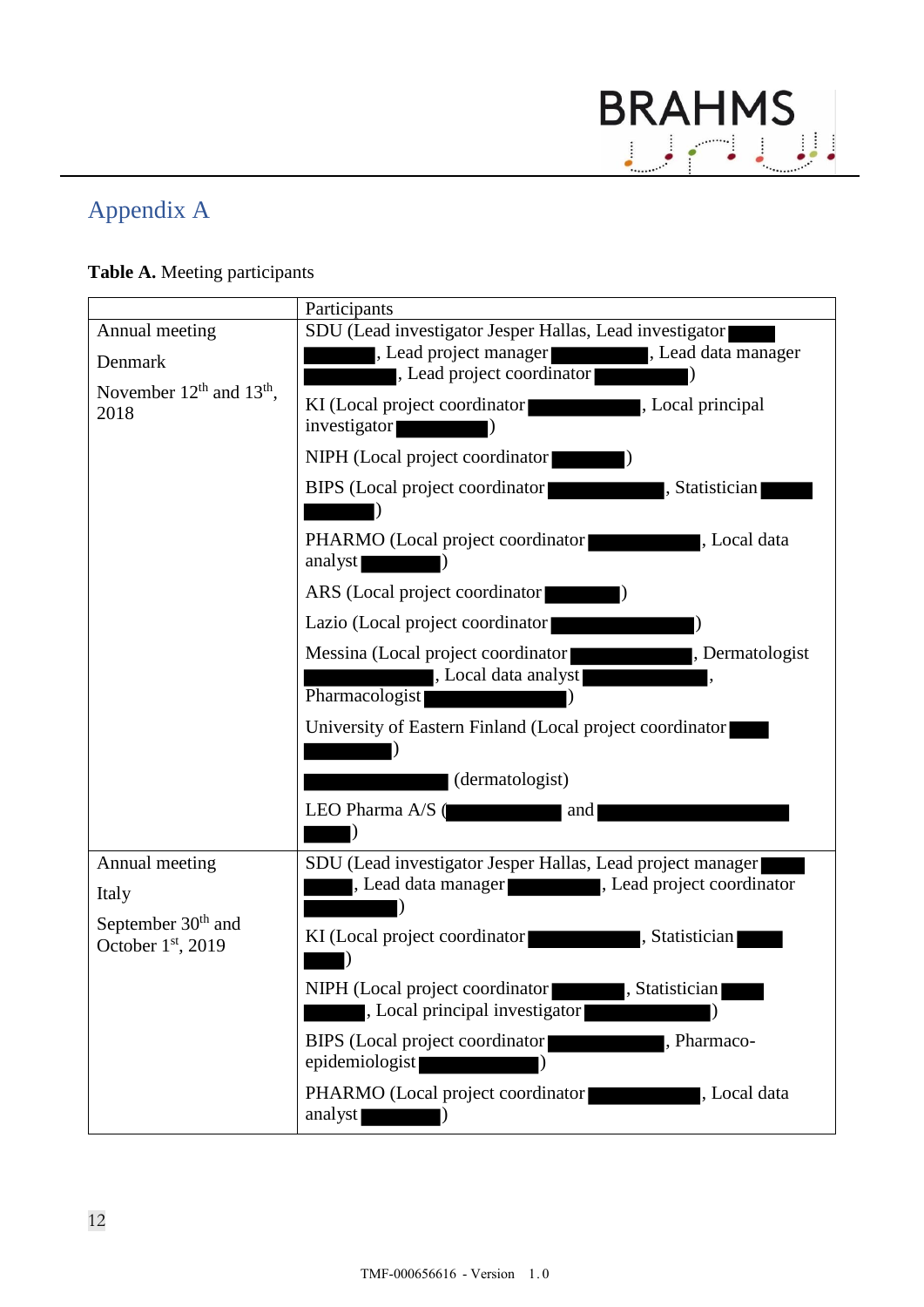